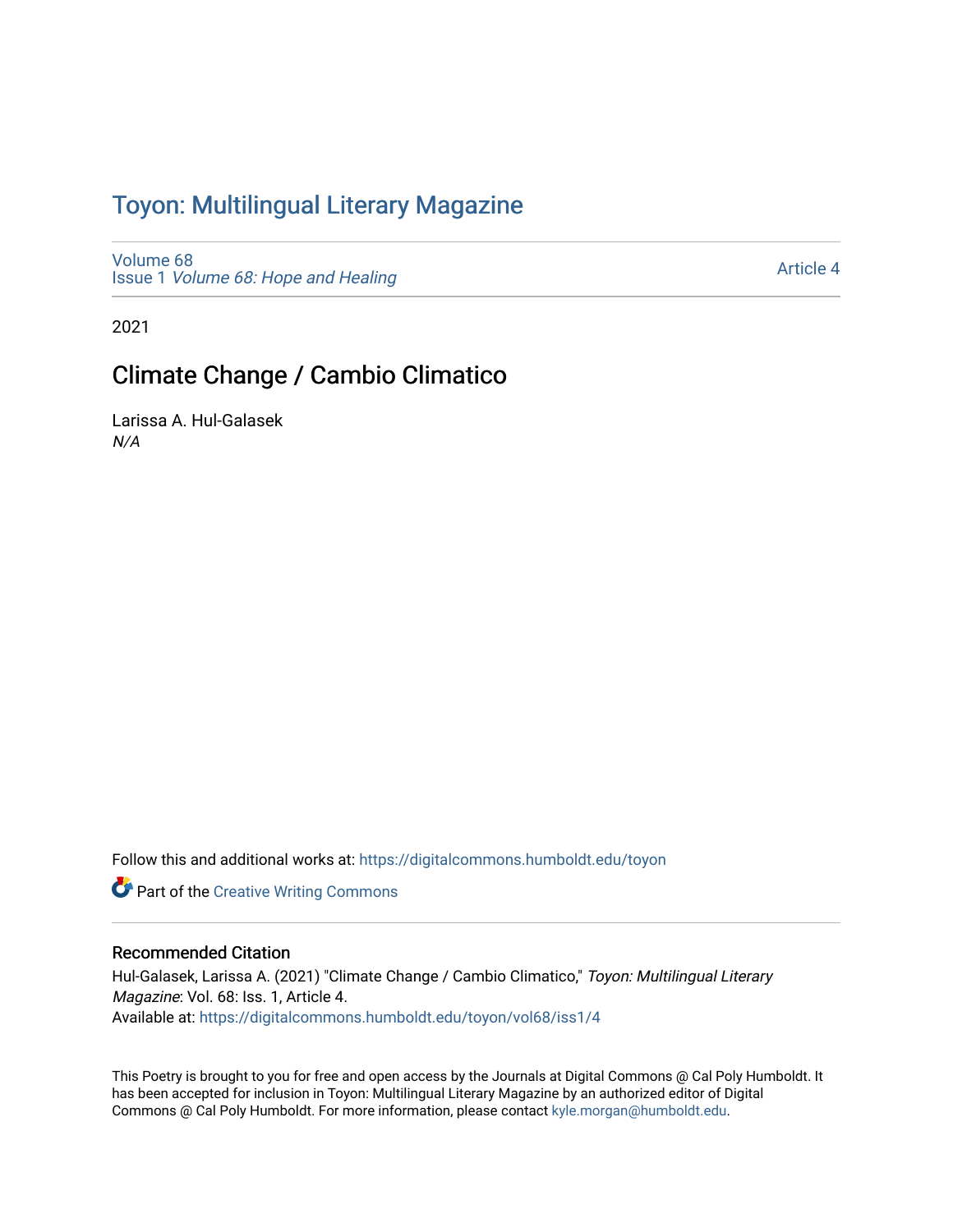

### **Climate Change**

#### Larissa A. Hul-Galasek

The world is on fire but here we are sitting under the walnut tree the branches are reaching covered in bright green moss the *usnea* dripping down cloaking us. We know. We know. This stretching for peace just can't be because we don't forget the world is on fire they try to say there is no fire but how can that be? For there are days shrouded in dark the ash collected on the windshield they try to say nothing can be done but how can that be? Because you feel a ripping at the seams the cry of pain in the distance. Meanwhile the world goes on. It seems impossible that the world goes on when the world is on fire but here we are sitting under the walnut tree the branches are reaching